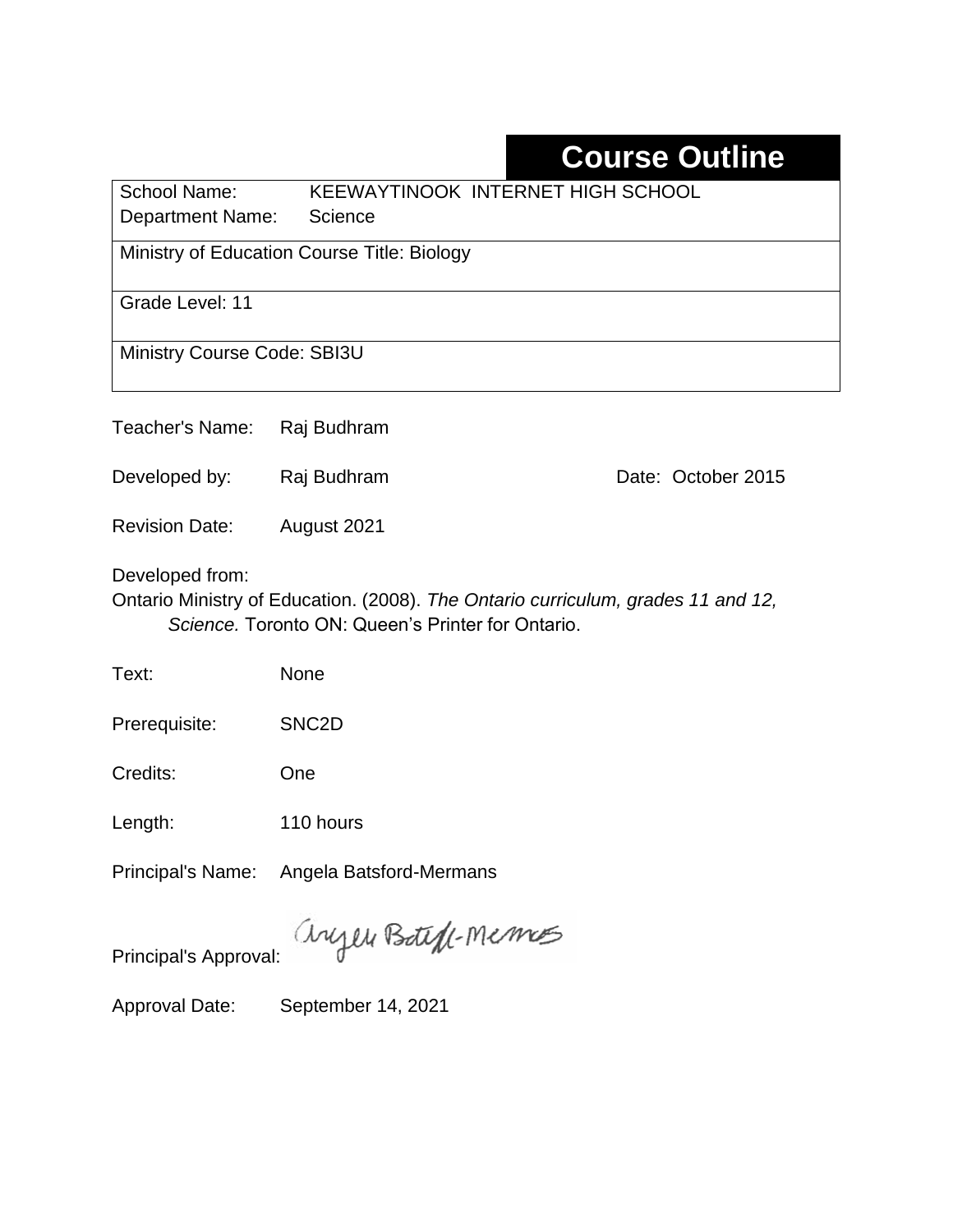### *Course Description/Rationale*

This course furthers students' understanding of the processes that occur in biological systems. Students will study theory and conduct investigations in the areas of biodiversity; evolution; genetic processes; the structure and function of animals; and the anatomy, growth, and function of plants. The course focuses on the theoretical aspects of the topics under study, and helps students refine skills related to scientific investigation.

### *Overall Curriculum Expectations*

#### **Scientific Investigation Skills and Career Exploration**

- Demonstrate scientific investigation skills (related to both inquiry and research) in the four areas of skills (initiating and planning, performing and recording, analysing and interpreting, and communicating).
- Identify and describe careers related to the fields of science under study, and describe the contributions of scientists, including Canadians, to those fields.

#### **Diversity of Living Things**

- Analyse the effects of various human activities on the diversity of living things.
- Investigate, through laboratory and/or field activities or through simulations, the principles of scientific classification, using appropriate sampling and classification techniques.
- Demonstrate an understanding of the diversity of living organisms in terms of the principles of taxonomy and phylogeny.

#### **Evolution**

- Analyse the economic and environmental advantages and disadvantages of an artificial selection technology, and evaluate the impact of environmental changes on natural selection and endangered species.
- Investigate evolutionary processes, and analyse scientific evidence that supports the theory of evolution.
- Demonstrate an understanding of the theory of evolution, the evidence that supports it, and some of the mechanisms by which it occurs.

#### **Genetic Processes**

• Evaluate the importance of some recent contributions to our knowledge of genetic processes, and analyse social and ethical implications of genetic and genomic research.

• Investigate genetic processes, including those that occur during meiosis, and analyse data to solve basic genetics problems involving monohybrid and dihybrid crosses.

• Demonstrate an understanding of concepts, processes, and technologies related to the transmission of hereditary characteristics.

#### **Animals: Structure and Function**

- Analyse the relationships between changing societal needs, technological advances, and our understanding of internal systems of humans.
- Investigate, through laboratory inquiry or computer simulation, the functional responses of the respiratory and circulatory systems of animals, and the relationships between their respiratory, circulatory and digestive systems.
- Demonstrate an understanding of animal anatomy and physiology, and describe disorders of the respiratory, circulatory and digestive systems.

#### **Plants: Anatomy, Growth, Function**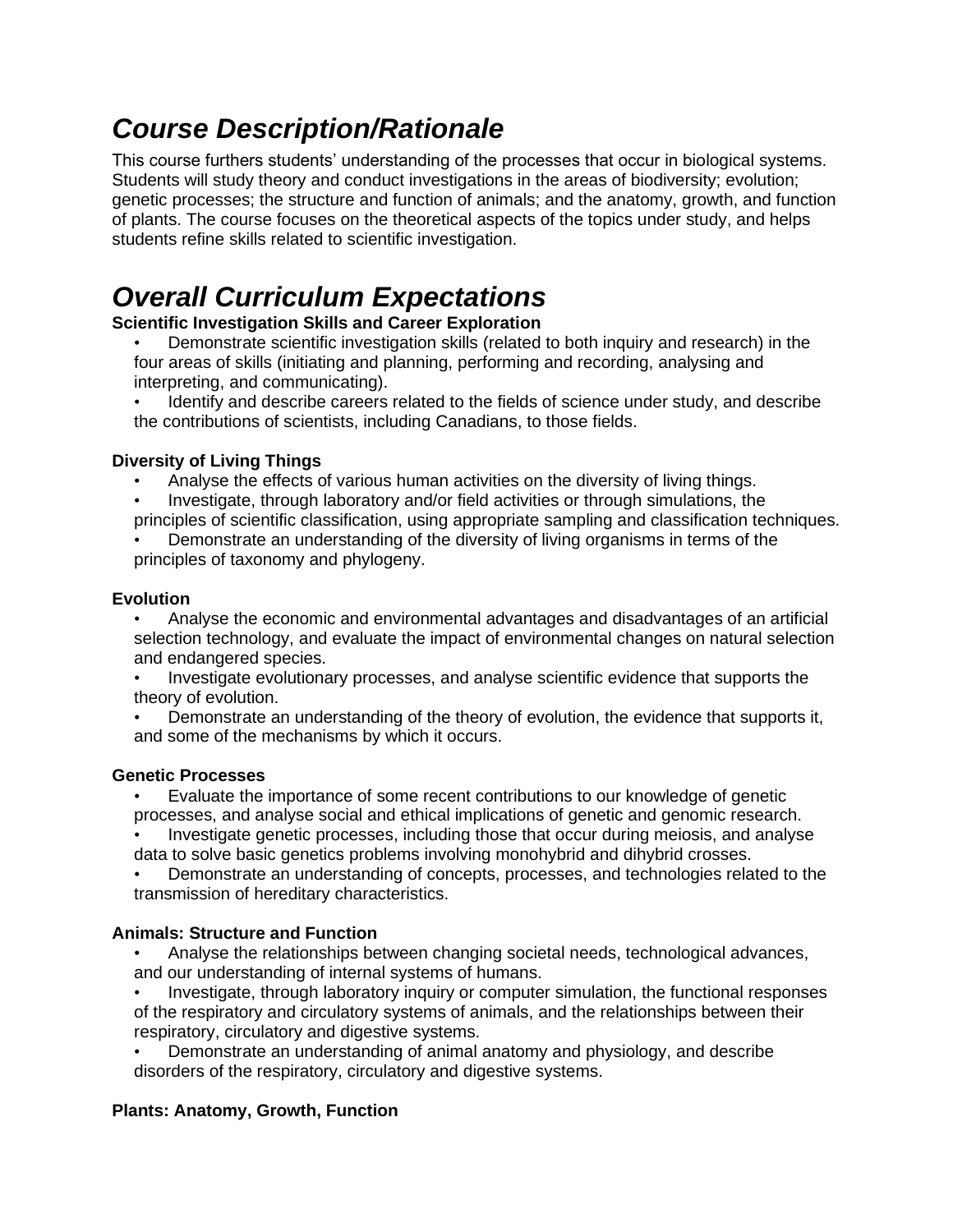• Evaluate the importance of sustainable use of plants to Canadian society and other cultures.

• Investigate the structures and functions of plant tissues, and factors affecting plant growth.

• Demonstrate an understanding of the diversity of vascular plants, including their structures, internal transport systems, and their role in maintaining biodiversity.

### *Course Content*

| <b>Unit</b>                              |       | Length    |
|------------------------------------------|-------|-----------|
| 1. Diversity of Living Things            |       | 22 hours  |
| 2. Plants: Anatomy, Growth, and Function |       | 25 hours  |
| 3. Genetic Processes                     |       | 22 hours  |
| 4. Animals: Structure and Function       |       | 19 hours  |
| 5. Evolution                             |       | 22 hours  |
|                                          | Total | 110 hours |

### *Unit Descriptions*

#### **Unit 1 – Diversity of Living Things**

In this unit, students focus on taxonomic classification and investigate the anatomic and physiologic bases for those distinctions. The initial activities introduce the use of different criteria for classification, review prior knowledge of characteristics of life, examine the diversity of living organisms, and provide an opportunity to develop research skills. Biological keys will be used to identify specimens. This unit continues to explore biodiversity, introduced in grade 9, and human impact on biodiversity. In a unit project, the students take a field trip to a pond or lake in their communities and they observe organisms around the lake or pond. Also, students take samples of water from their local lake or pond for analysis in the classroom.

#### **Unit 2 – Plants: Anatomy, Growth, and Function**

In this unit, students examine the role that plants play in Canadian society and other societies. They investigate the strategies that are used in their communities for the conservation and sustainable use of medicinal plants. Plant structure, growth factors, and reproductive mechanisms are investigated. Through microscopic investigation, students examine how the structure of leaves, stems, and roots are adapted to maximize energy capture. Additionally, in this unit, students investigate the impacts of climate change on living things in their communities. Students learn to explain why "Three Sisters" is an example of sustainable agricultural practice, and they investigate how Indigenous people that live in boreal forests have developed sustainable agricultural practice.

#### **Unit 3 – Genetic Processes**

In this unit, students develop an understanding of meiosis, Mendel's model of inheritance, and forms of inheritance that extend beyond Mendel's model. The students' ability to identify patterns, predict outcomes and solve problems involving monohybrid, dihybrid, incomplete dominance, co-dominance, and sex-linked traits is emphasized. Students examine some of the recent technological advances in genetics and the contributions of eminent investigators that led to the modern concept of the gene and inheritance. Social and ethical implications of genetic research are explored. At the end of this unit, students examine how forensic DNA evidence is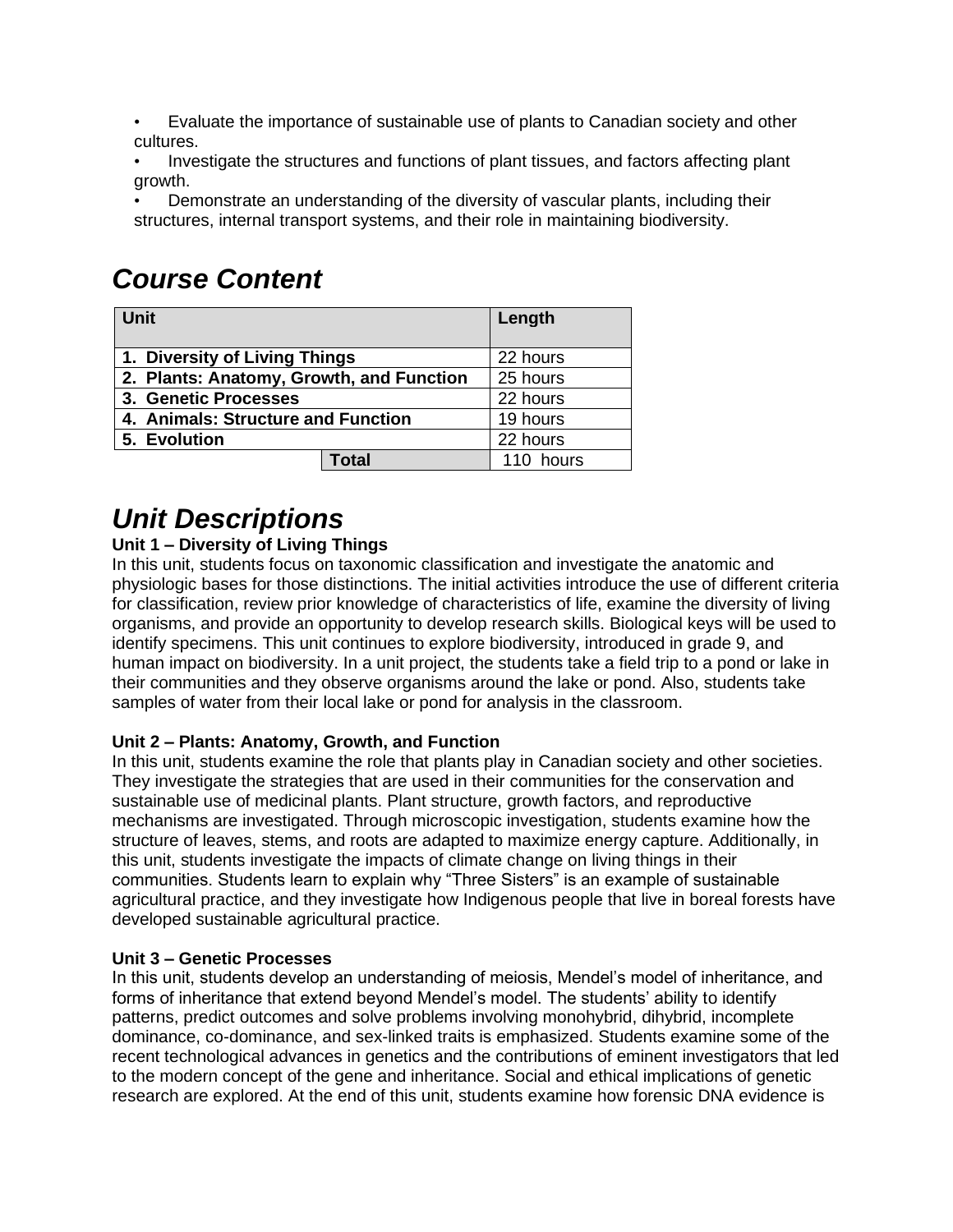being used in the conviction of murderers and to prove the innocence of the wrongly convicted. This is a complex unit for many Indigenous students so there is a focus on developing techniques to be as resilient as possible. Students have the opportunity to share any personal challenges they had in this unit and the strategies that they used to overcome the difficulties.

#### **Unit 4 – Animals: Structure and Function**

This unit focuses on human respiratory, circulatory, and digestive systems: their anatomy, physiology, and disorders. How lifestyle choices impact technological development is also investigated. A unit project allows students to consider lifestyle choices and health impacts. Students learn that they need to include more fibre in their diets although it has no nutrients and how to do so using the resources in their communities. Students collect heart and breathing rate data to observe the effects of smoking which is prevalent in many Indigenous communities. Additionally, students investigate the effects of cigarette smoking on health care and they develop plans to reduce cigarette smoking in their communities. Students investigate the effect of obesity, which is another common issue in First Nation communities, on blood pressure. Finally, students investigate the use of insulin pumps in their communities and learn to explain the risks and benefits of insulin pumps for use by their community members.

#### **Unit 5 –Evolution**

In this unit, students focus on evolution as the process of biological change over time based on the relationships between species and their environments. Students analyze the development of the theory of evolution as a scientific explanation based on a large accumulation of evidence. Students also investigate artificial selection: advantages and disadvantages in the environmental and economic spheres. Environmental change in the form of invasive species is examined in order to better understand its effects on natural selection. Finally, students evaluate the possible impact of forest fires in their communities as a result of global warming on natural selection and on the vulnerability of species.

## *Teaching/Learning Strategies*

This course is organized into an eight-week series of lessons and activities that are presented to students in remote northern communities via the internet. The eighth week is used for course consolidation, review, and the final examination. Teacher and students communicate over the internet through timely activity feedback, emails, messages, video and audio calls. Mentors in the classrooms assume the role of liaison between the teacher and student while also supporting a holistic approach to motivate, engage and support each individual student.

A variety of strategies will be used in the online delivery of this course. Some instructional strategies include:

- Academic vocabulary and language
- Cooperative learning
- Adapting to learning styles/multiple intelligences
- Analysis of student work
- Conferencing
- Discovery/Inquiry-based learning
- Generating and testing hypotheses
- Graphic organizers
- Hands -on learning
- Homework and practice
- Identifying similarities and differences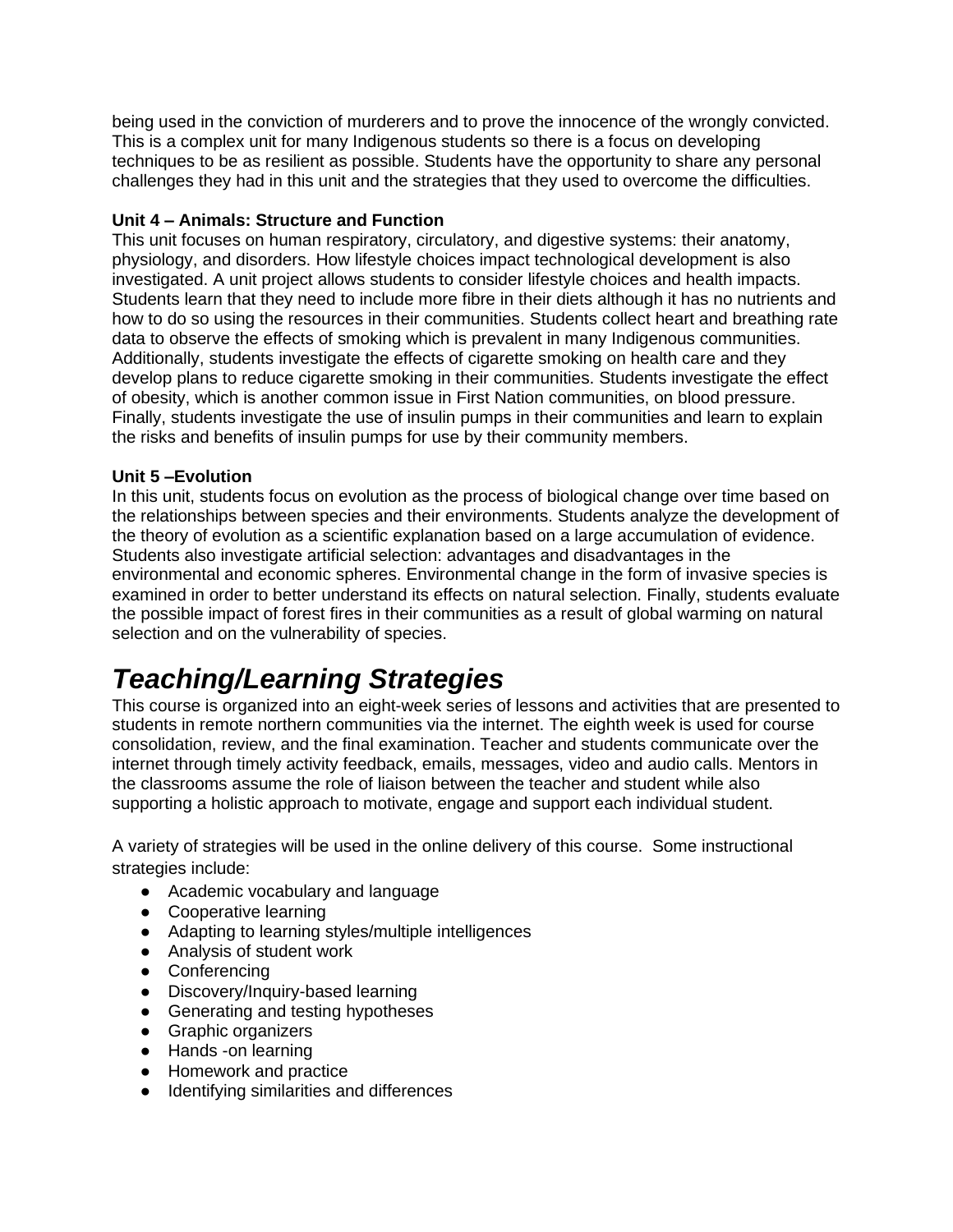- Modelling
- Sketching to learn
- Mentoring
- Visualization

Learning goals are discussed at the beginning of each assignment and success criteria is provided to students. The success criteria are used to develop the assessment tools in this course, including rubrics and checklists.

## *Evaluation*

The final grade will be determined as follows (Ontario Ministry of Education, 2010):

- Seventy percent of the grade will be based on evaluation conducted throughout the course. This portion of the grade should reflect the student's most consistent level of achievement throughout the course, although special consideration should be given to more recent evidence of achievement.
- Thirty percent of the grade will be based on a final evaluation administered at or towards the end of the course. This evaluation will be based on evidence from one or a combination of the following: an examination, a performance, an essay, and/or another method of evaluation suitable to the course content. The final evaluation allows the student an opportunity to demonstrate a comprehensive achievement of the overall expectations for the course (p. 41).

| Ontario Ministry of Education. (2010). Growing Success: Assessment, evaluation, and reporting |  |  |
|-----------------------------------------------------------------------------------------------|--|--|
| in Ontario schools. Toronto ON: Queen's Printer for Ontario                                   |  |  |

| Type of                   | Category                    | <b>Details</b>                                                                                                                                                                                                                                                                                                                                                                                                                                                                                                                                                                                                                                                                                                                                                                                                                                                                                                                            | Weight  |
|---------------------------|-----------------------------|-------------------------------------------------------------------------------------------------------------------------------------------------------------------------------------------------------------------------------------------------------------------------------------------------------------------------------------------------------------------------------------------------------------------------------------------------------------------------------------------------------------------------------------------------------------------------------------------------------------------------------------------------------------------------------------------------------------------------------------------------------------------------------------------------------------------------------------------------------------------------------------------------------------------------------------------|---------|
| assessment                |                             |                                                                                                                                                                                                                                                                                                                                                                                                                                                                                                                                                                                                                                                                                                                                                                                                                                                                                                                                           | ing (%) |
| <b>Term Work</b><br>(70%) | Knowledge/<br>Understanding | Identify and describe careers related to the fields of<br>science under study, and describe the contributions of<br>scientists, including Canadians, to those fields;<br>Demonstrate an understanding of the diversity of living<br>organisms in terms of the principles of<br>taxonomy and phylogeny;<br>Demonstrate an understanding of the theory of<br>evolution, the evidence that supports it, and some<br>of the mechanisms by which it occurs;<br>Demonstrate an understanding of concepts, processes,<br>and technologies related to the transmission of<br>hereditary characteristics;<br>Demonstrate an understanding of animal anatomy and<br>physiology, and describe disorders of the respiratory,<br>circulatory, and digestive systems;<br>Demonstrate an understanding of the diversity of<br>vascular plants, including their structures, internal<br>transport systems, and their role in maintaining<br>biodiversity. | 12      |
|                           |                             | Demonstrate scientific investigation skills (related to<br>both inquiry and research) in the four areas of skills<br>(initiating and planning, performing and recording,<br>analyzing and interpreting, and communicating);                                                                                                                                                                                                                                                                                                                                                                                                                                                                                                                                                                                                                                                                                                               |         |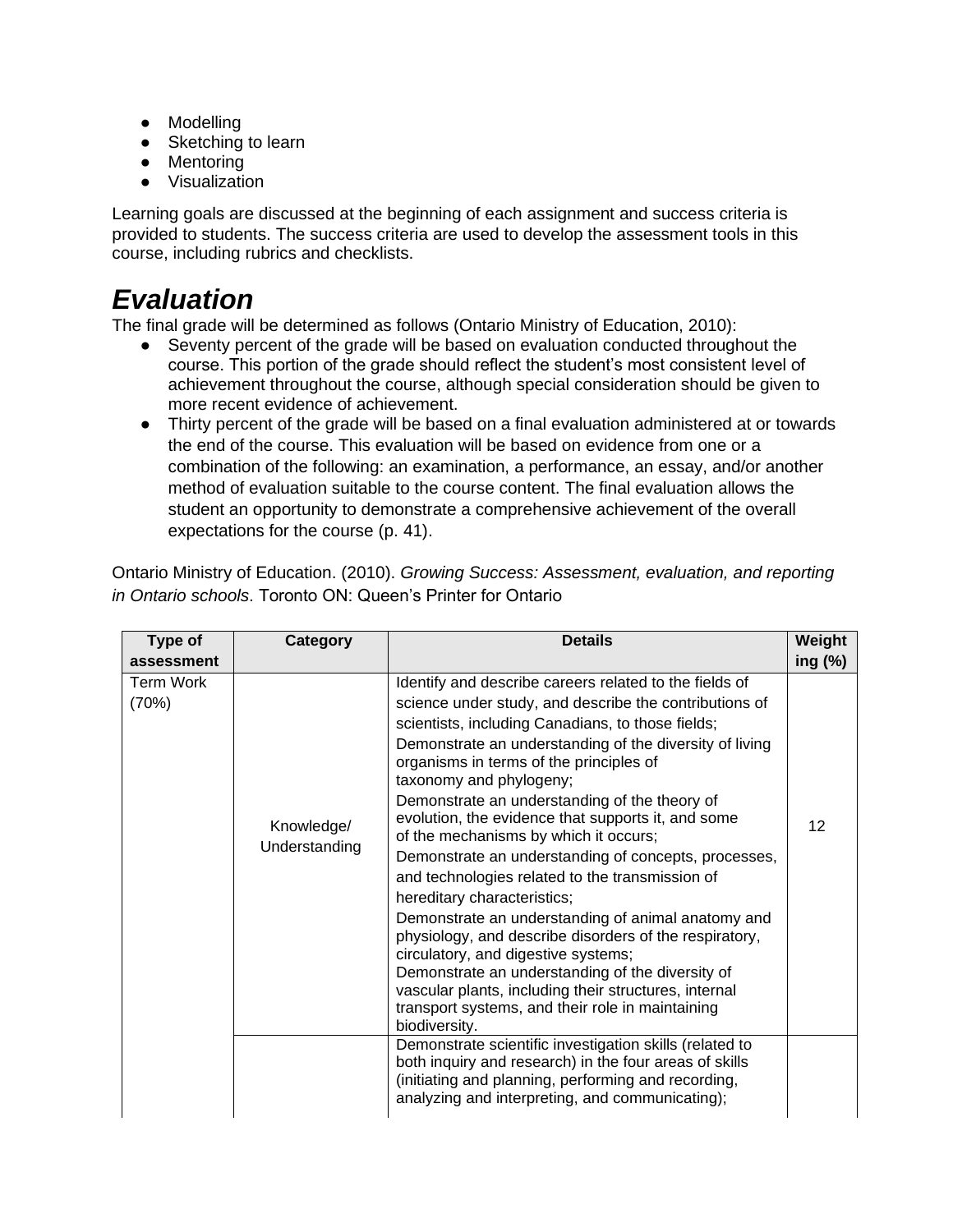|            | Thinking                             | Investigate, through laboratory and/or field activities or<br>through simulations, the principles of<br>scientific classification, using appropriate sampling and<br>classification techniques;<br>Investigate evolutionary processes, and analyse<br>scientific evidence that supports the theory of<br>evolution;<br>Investigate genetic processes, including those that<br>occur during meiosis, and analyse data to solve basic<br>genetics problems involving monohybrid and dihybrid<br>crosses;<br>Investigate, through laboratory inquiry or computer<br>simulation, the functional responses<br>of the respiratory and circulatory systems of animals,<br>and the relationships between their<br>respiratory, circulatory, and digestive systems;<br>Investigate the structures and functions of plant | 18                    |
|------------|--------------------------------------|-----------------------------------------------------------------------------------------------------------------------------------------------------------------------------------------------------------------------------------------------------------------------------------------------------------------------------------------------------------------------------------------------------------------------------------------------------------------------------------------------------------------------------------------------------------------------------------------------------------------------------------------------------------------------------------------------------------------------------------------------------------------------------------------------------------------|-----------------------|
|            |                                      | tissues, and factors affecting plant growth.                                                                                                                                                                                                                                                                                                                                                                                                                                                                                                                                                                                                                                                                                                                                                                    |                       |
|            | Communication                        | Expression and organization of ideas and information;<br>Communication for different audiences and purposes in<br>oral, visual, and/or written forms;<br>Use of conventions, vocabulary, and terminology of the<br>discipline in oral, visual, and/or written forms.                                                                                                                                                                                                                                                                                                                                                                                                                                                                                                                                            | 17                    |
|            | Application                          | Analyse the effects of various human activities on the<br>diversity of living things;<br>Analyse the economic and environmental advantages<br>and disadvantages of an artificial selection technology,<br>and evaluate the impact of environmental changes on<br>natural selection and endangered species;<br>Evaluate the importance of some recent contributions<br>to our knowledge of genetic processes, and analyse<br>social and ethical implications of genetic and genomic<br>research;<br>Analyse the relationships between changing societal<br>needs, technological advances, and our<br>understanding of internal systems of humans;<br>Evaluate the importance of sustainable use of plants to<br>Canadian society and other cultures.                                                             | 23                    |
| Final      |                                      | Knowledge/Understanding                                                                                                                                                                                                                                                                                                                                                                                                                                                                                                                                                                                                                                                                                                                                                                                         | 2.5                   |
| Evaluation |                                      | Thinking                                                                                                                                                                                                                                                                                                                                                                                                                                                                                                                                                                                                                                                                                                                                                                                                        | 4                     |
| (30%)      | <b>Culminating Activity</b><br>(15%) | Communication                                                                                                                                                                                                                                                                                                                                                                                                                                                                                                                                                                                                                                                                                                                                                                                                   | 4                     |
|            |                                      | Application                                                                                                                                                                                                                                                                                                                                                                                                                                                                                                                                                                                                                                                                                                                                                                                                     | 4.5                   |
|            |                                      | Knowledge/Understanding                                                                                                                                                                                                                                                                                                                                                                                                                                                                                                                                                                                                                                                                                                                                                                                         | 2.5                   |
|            | <b>Final Exam</b><br>(15%)           | Thinking                                                                                                                                                                                                                                                                                                                                                                                                                                                                                                                                                                                                                                                                                                                                                                                                        | 4                     |
|            |                                      | Communication<br>Application                                                                                                                                                                                                                                                                                                                                                                                                                                                                                                                                                                                                                                                                                                                                                                                    | $\overline{4}$<br>4.5 |
|            |                                      | <b>TOTAL</b>                                                                                                                                                                                                                                                                                                                                                                                                                                                                                                                                                                                                                                                                                                                                                                                                    | 100                   |

# *Assessment/Evaluation Strategies*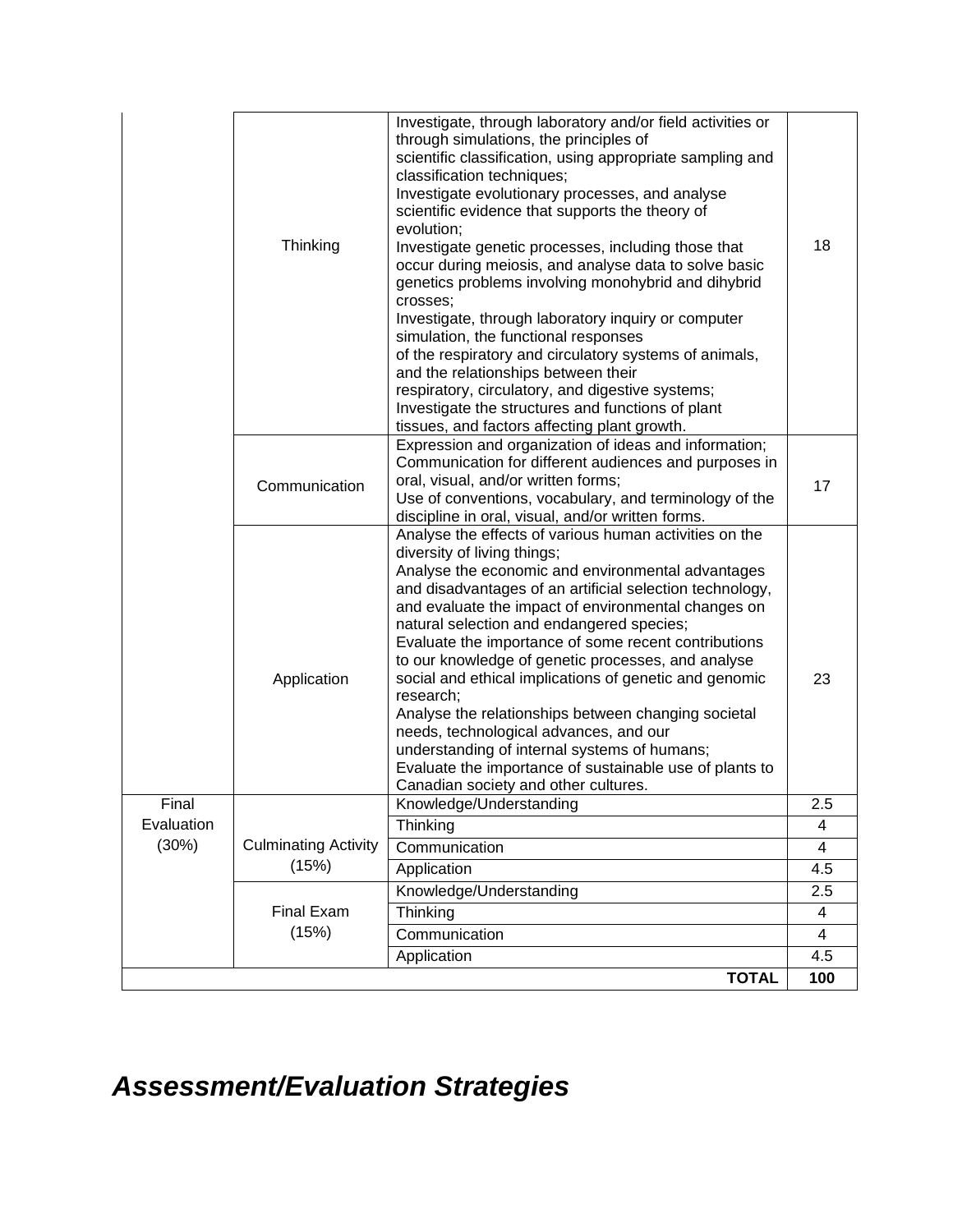A variety of assessment and evaluation methods, strategies and tools are required as appropriate to the expectation being assessed. These include diagnostic, formative and summative within the course and within each unit.

Assessment *for* learning and assessment *as* learning are obtained through a variety of means, including the following:

- Ongoing descriptive feedback
- Conversations with students regularly to verbalize observations, ask questions, and clarify understanding
- Self-assessment (e.g., weekly self-assessment of learning, relative to specific course content as well as in contextual school, community and Land based learning);
- Peer assessment (e.g., peer feedback on personal goals related to course specific content and generalised throughout the school day);
- Mentor observations (e.g. of specific course expectations during Land based and cultural activities as well as during course specific activities);

Evidence of student achievement (assessment *of* learning) is collected from various sources, including the following:

- Ongoing assessment/observations of most consistent work, with consideration given to most recent work
- Quiz
- celebration);

Conversations with students (e.g., discussion about the medicinal plants that are used in the community and their health benefits);

- Summative unit activities (e.g., students will investigate the impacts of climate change in their communities and discuss what needs to be done at the community level, the national level, and the international level to reduce the effects of climate change.);
- Culminating activity;
- Exam.

The Ministry of Education's 2010 document, *Growing Success*, outlines the seven fundamental principles that guide best practice in the assessment and evaluation of students. KiHS teachers use practices that:

- are fair, transparent, and equitable for all students;
- support all students, including those with special education needs, those who are learning the language of instruction (English or French), and those who are First Nation, Métis, or Inuit;
- are carefully planned to relate to the curriculum expectations and learning goals and, as much as possible, to the interests, learning styles and preferences, needs, and experiences of all students;
- are communicated clearly to students and parents at the beginning of the course and at other points throughout the school year or course;
- are ongoing, varied in nature, and administered over a period of time to provide multiple opportunities for students to demonstrate the full range of their learning;
- provide ongoing descriptive feedback that is clear, specific, meaningful, and timely to support improved learning and achievement;
- develop students' self-assessment skills to enable them to assess their own learning, set specific goals, and plan next steps for their learning (p.6).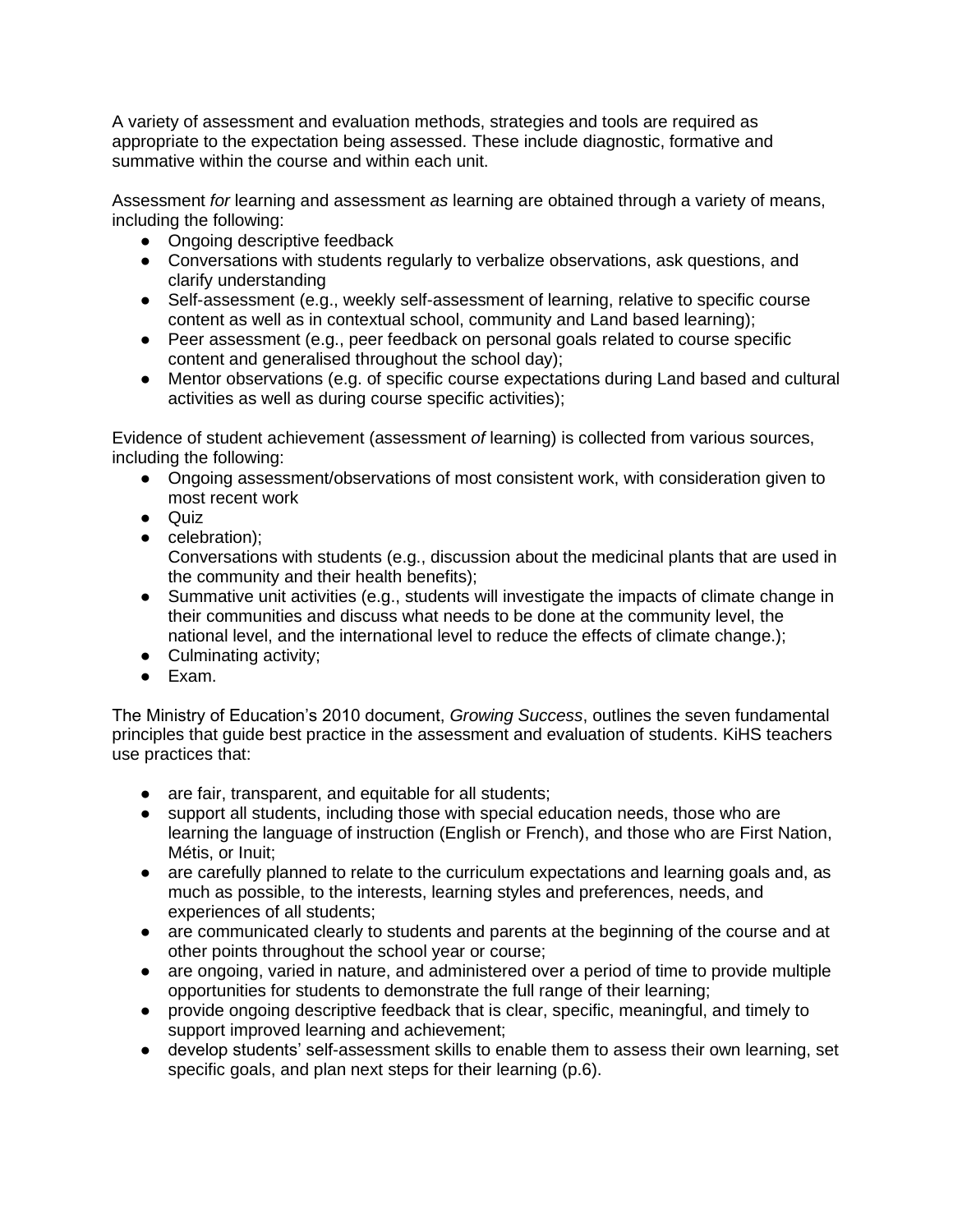### *Resources*

- American Association for Clinical Chemistry. (2020, February 4). *Pregnancy: Preconception.*  <https://labtestsonline.org/conditions/pregnancy-preconception>
- Amoeba Sisters. (2015, January 23). *Punnett squares and sex-linked traits*. <https://www.youtube.com/watch?v=h2xufrHWG3E>
- arifwaqas22. (2011, November 29). *Edge-ucation: Science: Respiration in human body.* <https://www.youtube.com/watch?v=fmd5ZhVt2VY>
- Bozeman Science. (2011, June 24). *Speciation.* <https://www.youtube.com/watch?v=rlfNvoyijmo>
- Bozeman Science. (2012, April 2). *Viruses.* [https://www.youtube.com/watch?v=L8oHs7G\\_syI](https://www.youtube.com/watch?v=L8oHs7G_syI)
- Bozeman Science. (2012, April 21). *Plant control.*  <https://www.youtube.com/watch?v=HdwIcIkSoBY>
- Brightstorm. (2010, September 1). *Codominance: Incomplete dominance.*  [https://www.youtube.com/watch?time\\_continue=3&v=2LhwbM7FupQ](https://www.youtube.com/watch?time_continue=3&v=2LhwbM7FupQ)
- Cailin Lechner. (2015, March 13). *LS1 genetic drift animation.* <https://www.youtube.com/watch?v=VTC3SpXWd-E>
- CHSBiomonsters. (2013, January 20). *Monohybrid crosses.*  <https://www.youtube.com/watch?v=rQ3oe39j7m8>
- Cold Spring Harbour Laboratory. (n.d.). *Biology animations.* Retrieved on September 30, 2020, <https://dnalc.cshl.edu/resources/animations/>
- Gizmos. (n.d.). *Online simulations that power inquiry and understanding.* <https://www.explorelearning.com/>
- Global Issues. (2014, January 9). *Climate changes affect biodiversity. <https://www.globalissues.org/article/172/climate-change-affects-biodiversity>*
- Government of Canada. (2012, October 2). *Insulin pumps.* [https://www.canada.ca/en/health](https://www.canada.ca/en/health-canada/services/healthy-living/your-health/medical-information/insulin-pumps.html)[canada/services/healthy-living/your-health/medical-information/insulin-pumps.html](https://www.canada.ca/en/health-canada/services/healthy-living/your-health/medical-information/insulin-pumps.html)
- Iken Idu. (2013, January 23). *Vegetative reproduction: Artificial propagation.*  <https://www.youtube.com/watch?v=TdiibRXXJ6g>
- Johnny Clore. (2010, April 13). *Dihybrid crosses.* [https://www.youtube.com/watch?v=cvTt](https://www.youtube.com/watch?v=cvTt-azvHsA)[azvHsA](https://www.youtube.com/watch?v=cvTt-azvHsA)
- Mark Drollinger. (2012, November 21). *What is selective breeding?* [https://www.youtube.com/watch?v=W\\_CnR0Ak604](https://www.youtube.com/watch?v=W_CnR0Ak604)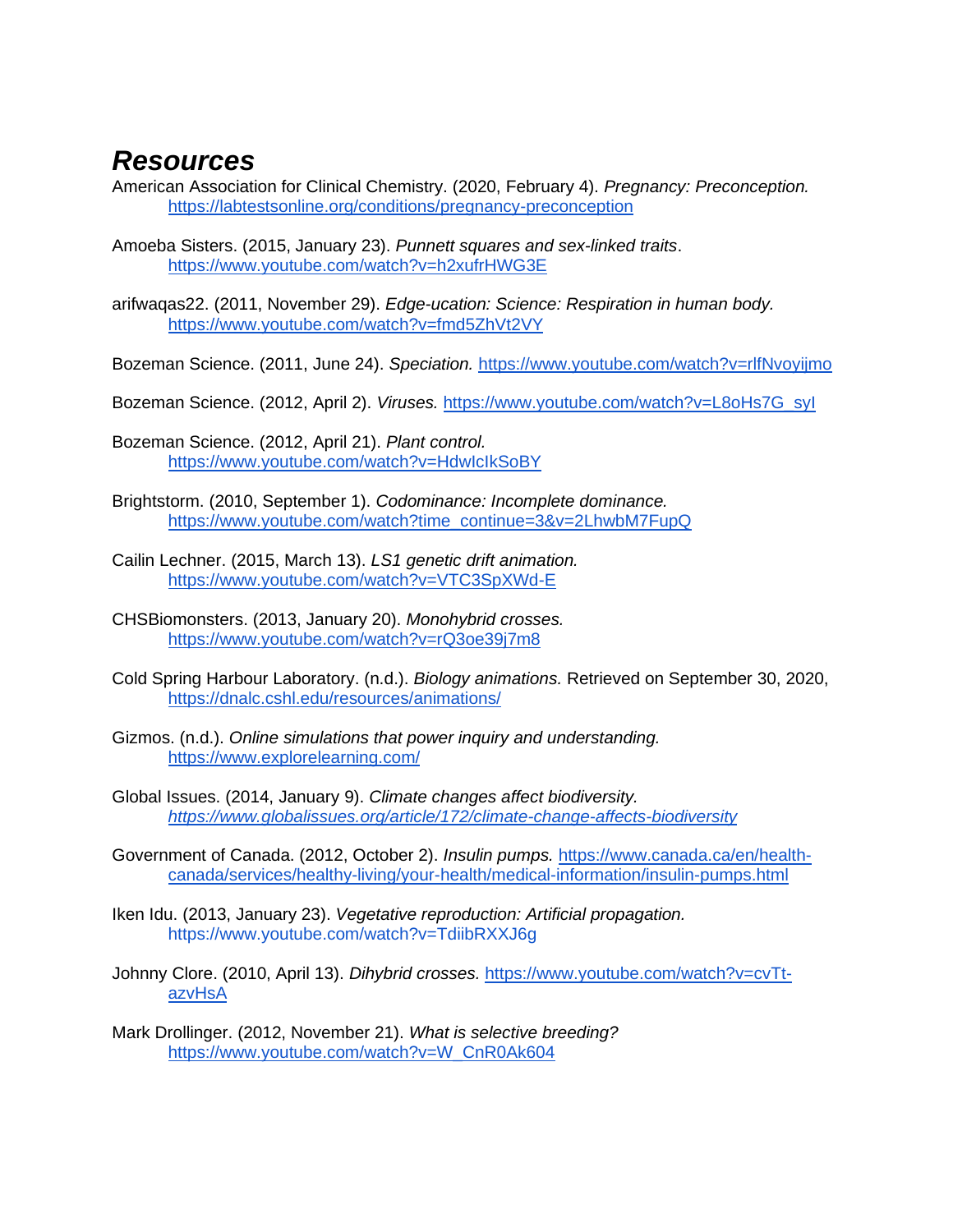Mark Heilbrunn. (2012, April 25). Artificial selection. <https://www.youtube.com/watch?v=K3pPgQcCtCU>

- Microbus. (2020). *Pond water critters you can see with a microscope.* [https://microscope](https://microscope-microscope.org/pond-water-critters-protozoan-guide/)[microscope.org/pond-water-critters-protozoan-guide/](https://microscope-microscope.org/pond-water-critters-protozoan-guide/)
- Modus Vivendi. (n.d.) *Technology has changed my life in all the right ways.*  <https://modvive.com/tech/technology-has-changed-my-life-in-all-the-best-ways/>

Ojibwe People's Dictionary. (n.d.).<https://ojibwe.lib.umn.edu/>

- Ontario Ministry of Education. (2008). *The Ontario curriculum grades 11 and 12: Science.*  Toronto, ON: Queen's Printer for Ontario.
- Ontario Ministry of Education. (2010)*. Growing success: Assessment, evaluation, and reporting in Ontario schools*. Toronto, ON: Queen's Printer for Ontario.
- Ontario Ministry of Education. (2014). *Achieving excellence: A renewed vision for education in Ontario.* Toronto ON: Queen's Printer for Ontario.
- Ontario Ministry of Education. (2017). *Indigenous education strategy.*  <http://www.edu.gov.on.ca/eng/aboriginal/>
- Plantation. (2020, September 20). In *Wikipedia.* <https://en.wikipedia.org/wiki/Plantation>
- RihochetScience. (2015, January 18). *Prokaryotic vs. eukaryotic cells.* <https://www.youtube.com/watch?v=RQ-SMCmWB1s>
- Science Filmaking Tips. (2012, September 12). *Monocots vs. dicots explained.*  <https://www.youtube.com/watch?v=gI2RxzAT-ww>
- Stanford University. (n.d.). *Kidney transplantation: Past, present and future.*  [https://web.stanford.edu/dept/HPS/transplant/html/frequently\\_asked\\_questions.html](https://web.stanford.edu/dept/HPS/transplant/html/frequently_asked_questions.html)
- StrawBale TV. (2007, Jun 15). *Benefits of straw bale construction.*  <https://www.youtube.com/watch?v=A3ZWr9sdUGY>
- Sumanas, Inc. (2007). *Measuring blood pressure.*  <http://www.sumanasinc.com/webcontent/animations/content/bloodpressure.html>
- The Jerusalem Post. (2011, July 17). *The latest in fitness equipment.*  <https://labtestsonline.org/conditions/pregnancy-preconception>
- The Stupendous Six Kingdoms. (n.d.). *Dichotomous key.*  <https://sites.google.com/site/4elenacourtneytori/dichotomous-key>
- ThoughtCo. (2019, May 9). *History of the artificial heart.* [https://www.thoughtco.com/history-of](https://www.thoughtco.com/history-of-the-artificial-heart-1991661)[the-artificial-heart-1991661](https://www.thoughtco.com/history-of-the-artificial-heart-1991661)
- TutorVista. (2010, April 29). *Respiratory organs in amphibians.*  <https://www.youtube.com/watch?v=Nfojq4ikHH0>